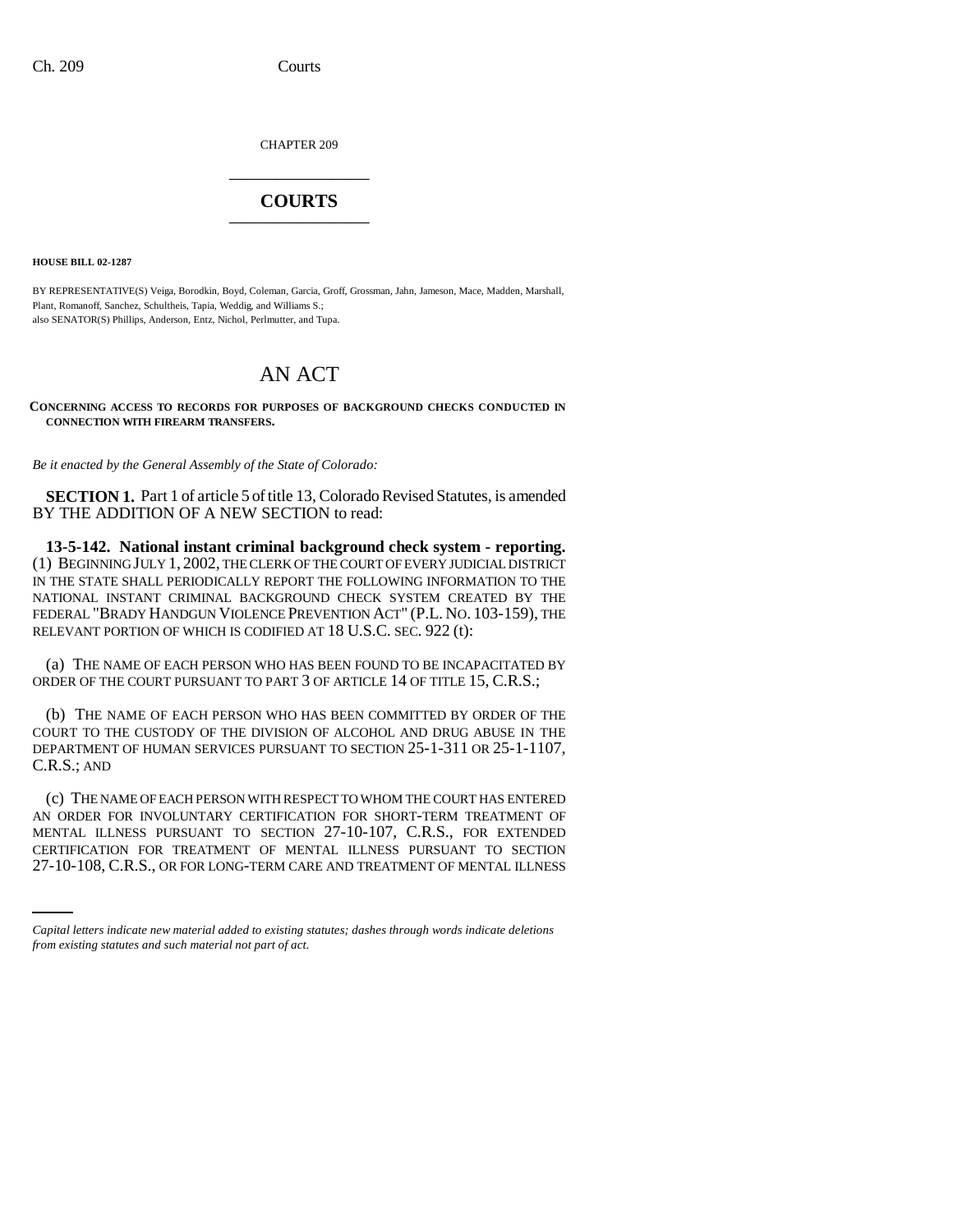PURSUANT TO SECTION 27-10-109, C.R.S.

(2) ANY REPORT MADE BY THE CLERK OF THE COURT OF EVERY JUDICIAL DISTRICT IN THE STATE PURSUANT TO THIS SECTION SHALL DESCRIBE THE REASON FOR THE REPORT AND INDICATE THAT THE REPORT IS MADE IN ACCORDANCE WITH 18 U.S.C. SEC. 922 (g) (4).

(3) THE CLERK OF THE COURT OF EVERY JUDICIAL DISTRICT IN THE STATE SHALL TAKE ALL NECESSARY STEPS TO CANCEL A RECORD MADE BY THAT CLERK IN THE NATIONAL INSTANT CRIMINAL BACKGROUND CHECK SYSTEM IF:

(a) THE PERSON TO WHOM THE RECORD PERTAINS MAKES A WRITTEN REQUEST TO THE CLERK; AND

(b) NO LESS THAN THREE YEARS BEFORE THE DATE OF THE WRITTEN REQUEST:

(I) THE COURT ENTERED AN ORDER PURSUANT TO SECTION 15-14-318, C.R.S., TERMINATING A GUARDIANSHIP ON A FINDING THAT THE PERSON IS NO LONGER AN INCAPACITATED PERSON, IF THE RECORD IN THE NATIONAL INSTANT CRIMINAL BACKGROUND CHECK SYSTEM IS BASED ON A FINDING OF INCAPACITY;

(II) THE PERIOD OF COMMITMENT OF THE MOST RECENT ORDER OF COMMITMENT OR RECOMMITMENT EXPIRED, OR THE COURT ENTERED AN ORDER TERMINATING THE PERSON'S INCAPACITY OR DISCHARGING THE PERSON FROM COMMITMENT IN THE NATURE OF HABEAS CORPUS, IF THE RECORD IN THE NATIONAL INSTANT CRIMINAL BACKGROUND CHECK SYSTEM IS BASED ON AN ORDER OF COMMITMENT TO THE CUSTODY OF THE DIVISION OF ALCOHOL AND DRUG ABUSE; EXCEPT THAT THE CLERK SHALL NOT CANCEL ANY RECORD PERTAINING TO A PERSON WITH RESPECT TO WHOM TWO RECOMMITMENT ORDERS HAVE BEEN ENTERED UNDER SECTION 25-1-311(5) AND (6), C.R.S., OR WHO WAS DISCHARGED FROM TREATMENT UNDER SECTION 25-1-311 (9), C.R.S., ON THE GROUNDS THAT FURTHER TREATMENT WILL NOT BE LIKELY TO BRING ABOUT SIGNIFICANT IMPROVEMENT IN THE PERSON'S CONDITION; OR

(III) THE RECORD IN THE CASE WAS SEALED PURSUANT TO SECTION 27-10-107 (7), C.R.S., OR THE COURT ENTERED AN ORDER DISCHARGING THE PERSON FROM COMMITMENT IN THE NATURE OF HABEAS CORPUS PURSUANT TO SECTION 27-10-113, C.R.S., IF THE RECORD IN THE NATIONAL INSTANT CRIMINAL BACKGROUND CHECK SYSTEM IS BASED ON A COURT ORDER FOR INVOLUNTARY CERTIFICATION FOR SHORT-TERM TREATMENT OF MENTAL ILLNESS.

**SECTION 2.** Article 9 of title 13, Colorado Revised Statutes, is amended BY THE ADDITION OF A NEW SECTION to read:

**13-9-123. National instant criminal background check system - reporting.** (1) BEGINNING JULY 1, 2002, THE CLERK OF THE PROBATE COURT SHALL PERIODICALLY REPORT THE FOLLOWING INFORMATION TO THE NATIONAL INSTANT CRIMINAL BACKGROUND CHECK SYSTEM CREATED BY THE FEDERAL "BRADY HANDGUN VIOLENCE PREVENTION ACT" (P.L.NO.103-159), THE RELEVANT PORTION OF WHICH IS CODIFIED AT 18 U.S.C. SEC. 922 (t):

(a) THE NAME OF EACH PERSON WHO HAS BEEN FOUND TO BE INCAPACITATED BY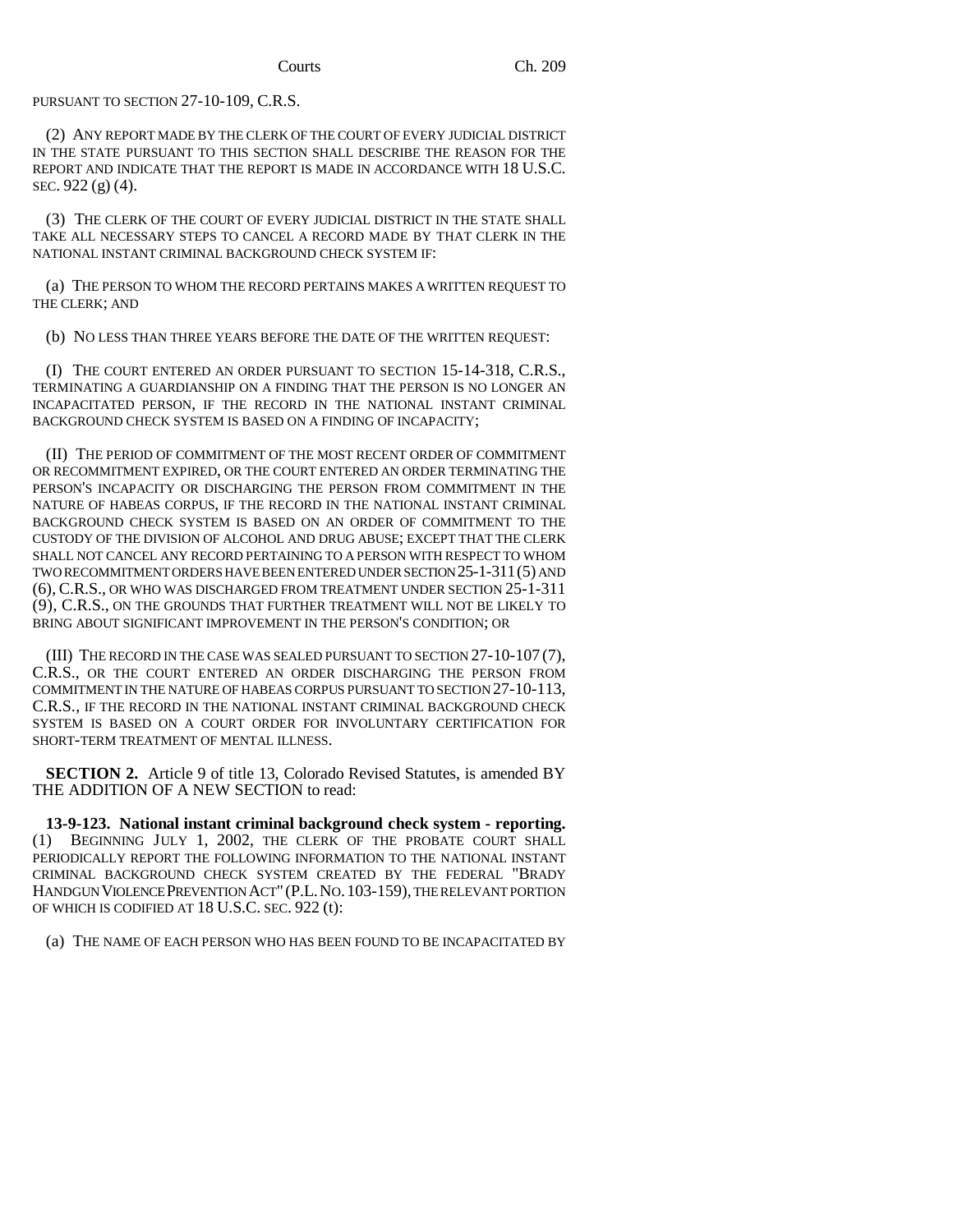ORDER OF THE COURT PURSUANT TO PART 3 OF ARTICLE 14 OF TITLE 15, C.R.S.;

(b) THE NAME OF EACH PERSON WHO HAS BEEN COMMITTED BY ORDER OF THE COURT TO THE CUSTODY OF THE DIVISION OF ALCOHOL AND DRUG ABUSE IN THE DEPARTMENT OF HUMAN SERVICES PURSUANT TO SECTION 25-1-311 OR 25-1-1107, C.R.S.; AND

(c) THE NAME OF EACH PERSON WITH RESPECT TO WHOM THE COURT HAS ENTERED AN ORDER FOR INVOLUNTARY CERTIFICATION FOR SHORT-TERM TREATMENT OF MENTAL ILLNESS PURSUANT TO SECTION 27-10-107, C.R.S., FOR EXTENDED CERTIFICATION FOR TREATMENT OF MENTAL ILLNESS PURSUANT TO SECTION 27-10-108, C.R.S., OR FOR LONG-TERM CARE AND TREATMENT OF MENTAL ILLNESS PURSUANT TO SECTION 27-10-109, C.R.S.

(2) ANY REPORT MADE BY THE CLERK OF THE PROBATE COURT PURSUANT TO THIS SECTION SHALL DESCRIBE THE REASON FOR THE REPORT AND INDICATE THAT THE REPORT IS MADE IN ACCORDANCE WITH 18 U.S.C. SEC. 922 (g) (4).

(3) THE CLERK OF THE PROBATE COURT SHALL TAKE ALL NECESSARY STEPS TO CANCEL A RECORD MADE BY THAT CLERK IN THE NATIONAL INSTANT CRIMINAL BACKGROUND CHECK SYSTEM IF:

(a) THE PERSON TO WHOM THE RECORD PERTAINS MAKES A WRITTEN REQUEST TO THE CLERK; AND

(b) NO LESS THAN THREE YEARS BEFORE THE DATE OF THE WRITTEN REQUEST:

(I) THE COURT ENTERED AN ORDER PURSUANT TO SECTION 15-14-318, C.R.S., TERMINATING A GUARDIANSHIP ON A FINDING THAT THE PERSON IS NO LONGER AN INCAPACITATED PERSON, IF THE RECORD IN THE NATIONAL INSTANT CRIMINAL BACKGROUND CHECK SYSTEM IS BASED ON A FINDING OF INCAPACITY;

(II) THE PERIOD OF COMMITMENT OF THE MOST RECENT ORDER OF COMMITMENT OR RECOMMITMENT EXPIRED, OR THE COURT ENTERED AN ORDER TERMINATING THE PERSON'S INCAPACITY OR DISCHARGING THE PERSON FROM COMMITMENT IN THE NATURE OF HABEAS CORPUS, IF THE RECORD IN THE NATIONAL INSTANT CRIMINAL BACKGROUND CHECK SYSTEM IS BASED ON AN ORDER OF COMMITMENT TO THE CUSTODY OF THE DIVISION OF ALCOHOL AND DRUG ABUSE; EXCEPT THAT THE CLERK SHALL NOT CANCEL ANY RECORD PERTAINING TO A PERSON WITH RESPECT TO WHOM TWO RECOMMITMENT ORDERS HAVE BEEN ENTERED UNDER SECTION 25-1-311(5) AND (6), C.R.S., OR WHO WAS DISCHARGED FROM TREATMENT UNDER SECTION 25-1-311 (9), C.R.S., ON THE GROUNDS THAT FURTHER TREATMENT WILL NOT BE LIKELY TO BRING ABOUT SIGNIFICANT IMPROVEMENT IN THE PERSON'S CONDITION; OR

(III) THE RECORD IN THE CASE WAS SEALED PURSUANT TO SECTION 27-10-107 (7), C.R.S., OR THE COURT ENTERED AN ORDER DISCHARGING THE PERSON FROM COMMITMENT IN THE NATURE OF HABEAS CORPUS PURSUANT TO SECTION 27-10-113, C.R.S., IF THE RECORD IN THE NATIONAL INSTANT CRIMINAL BACKGROUND CHECK SYSTEM IS BASED ON A COURT ORDER FOR INVOLUNTARY CERTIFICATION FOR SHORT-TERM TREATMENT OF MENTAL ILLNESS.